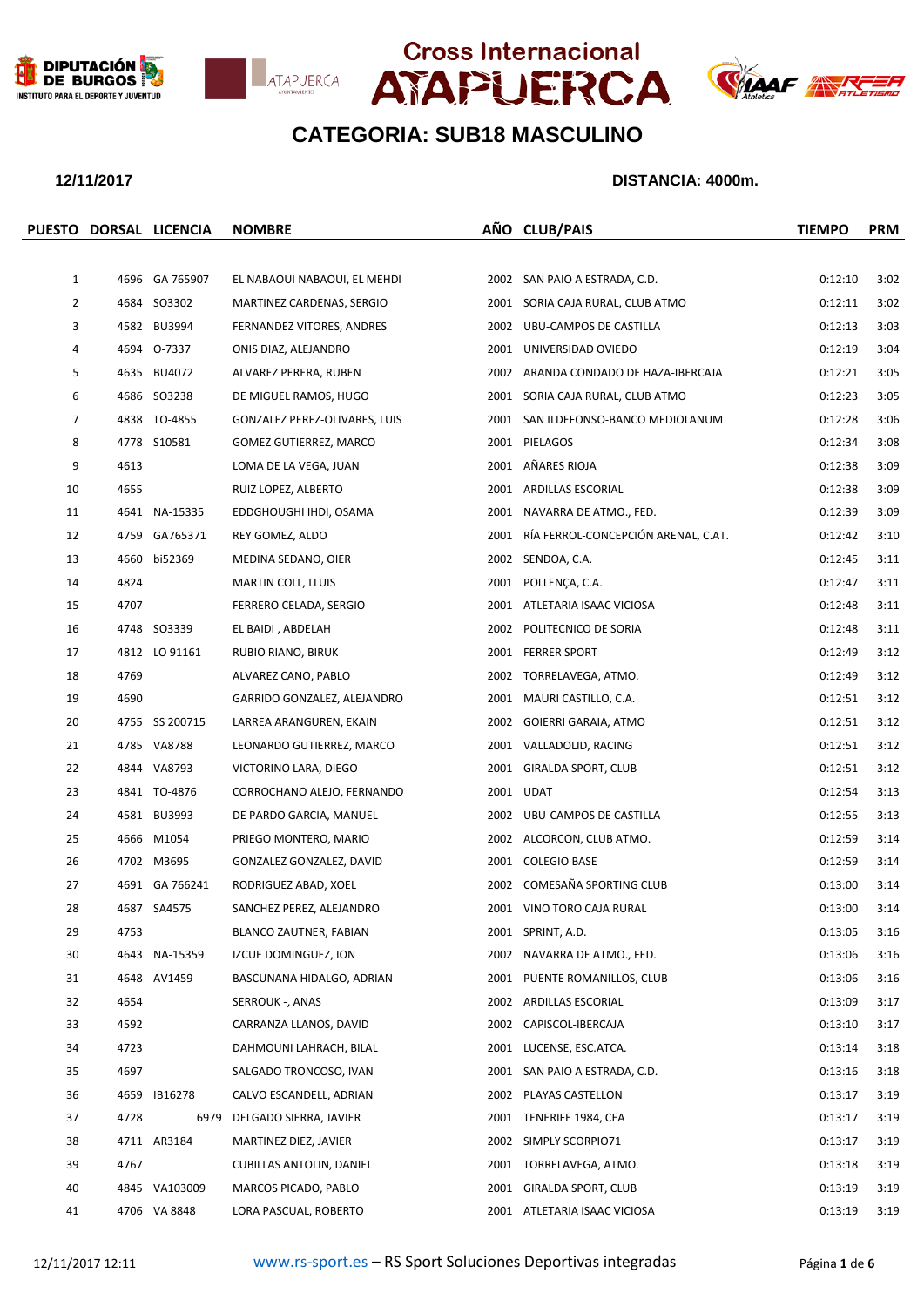







## **12/11/2017 DISTANCIA: 4000m.**

| 42 | 4766 |                 | DE MIGUEL TERAN, JAVIER          | 2002 TORRELAVEGA, ATMO.          | 0:13:19 | 3:19 |
|----|------|-----------------|----------------------------------|----------------------------------|---------|------|
| 43 |      | 4685 SO3326     | LAGUNAS CALAVIA, ASIER           | 2001 SORIA CAJA RURAL, CLUB ATMO | 0:13:19 | 3:19 |
| 44 |      | 4776 S10586     | RIAL RODRIGUEZ, DIEGO            | 2001 PIELAGOS                    | 0:13:23 | 3:20 |
| 45 |      | 4704 AB1994     | NAHARRO NUNEZ, SERGIO            | 2002 XATIVA, C.ATME.             | 0:13:25 | 3:21 |
| 46 |      | 4840 MU 14361   | CONESA ZAMORA, JOSE LUIS         | 2001 UCAM CARTAGENA              | 0:13:26 | 3:21 |
| 47 |      | 4698 GA765906   | GONZALEZ MARINO, JORGE           | 2001 SAN PAIO A ESTRADA, C.D.    | 0:13:27 | 3:21 |
| 48 | 4623 |                 | ALVAREZ MARTINEZ, PABLO          | 2001 BARRUTIA ATMO. ELKARTEA     | 0:13:27 | 3:21 |
| 49 |      | 4712 AR3351     | NUVIALA ORTIN, MARIO             | 2002 SIMPLY SCORPIO71            | 0:13:27 | 3:21 |
| 50 |      | 4796 VI 5695    | MOTRIUC ., FLORIN ALEXANDRU      | 2002 LA BLANCA, C.A.             | 0:13:28 | 3:21 |
| 51 | 4827 |                 | <b>GARCIA ARTES, MIQUEL</b>      | 2001 POLLENCA, C.A.              | 0:13:28 | 3:21 |
| 52 | 4772 |                 | SANCHEZ GARCIA, HECTOR           | 2001 TORRELAVEGA, ATMO.          | 0:13:30 | 3:22 |
| 53 | 4580 | BUD201600       | MINGUEZ TOBAR, MIGUEL            | 2002 UBU-CAMPOS DE CASTILLA      | 0:13:30 | 3:22 |
| 54 | 4829 | BI52432         | LOBATO ELORRIETA, UNAI           | 2001 GERNIKA ATMO. TALDEA        | 0:13:30 | 3:22 |
| 55 |      | 4794 BI 52706   | RUIZ BAEZ, IGOR                  | 2001 ARTUNDUAGA                  | 0:13:32 | 3:22 |
| 56 |      | 4822 SS20638    | HERNANDEZ BEITIA, MARTIN         | 2001 MINTXETA, A.T.              | 0:13:33 | 3:23 |
| 57 | 4801 |                 | DEL ALAMO PALLERO, JORGE         | 2002 COLMENAR VIEJO, ATMO        | 0:13:33 | 3:23 |
| 58 |      | 4647 AV1491     | LOPEZ MARTIN, IVAN               | 2001 PUENTE ROMANILLOS, CLUB     | 0:13:34 | 3:23 |
| 59 |      | 4721 SGD200878  | PRIETO MIGUELSANZ, SERGIO        | 2002 SEGOVIA, SPORTING           | 0:13:35 | 3:23 |
| 60 | 4783 | 3295            | DIAZ ADRIAN, SERRANO             | 2002 LYNZE PARLA                 | 0:13:35 | 3:23 |
| 61 | 4619 |                 | RUBIO BURGO, DIEGO               | 2001 BENAVIDES, C.M.             | 0:13:35 | 3:23 |
| 62 |      | 4630 TO4993     | FERNANDEZ FERNANDEZ, SERGIO      | 2002 TARANCON, C.AT.             | 0:13:36 | 3:23 |
| 63 |      | 4825 IB7971     | QUETGLAS MORALES, MIQUEL         | 2001 POLLENÇA, C.A.              | 0:13:36 | 3:23 |
| 64 |      | 4632 CU2065     | <b>GONZALEZ SORIA, CRISTOFER</b> | 2001 TARANCON, C.AT.             | 0:13:36 | 3:23 |
| 65 | 4722 |                 | DAHMOUNI LAHRACH, MOAAD          | 2002 LUCENSE, ESC.ATCA.          | 0:13:37 | 3:24 |
| 66 | 4663 |                 | MENENDEZ VALLEDOR, MANUEL        | 2001 LUGONES, ATCO.              | 0:13:37 | 3:24 |
| 67 |      | 4645 NA-15254   | VICENTE GIL, DIEGO               | 2002 NAVARRA DE ATMO., FED.      | 0:13:38 | 3:24 |
| 68 | 4692 |                 | <b>BARROS CARBALLO, DIEGO</b>    | 2001 COMESAÑA SPORTING CLUB      | 0:13:39 | 3:24 |
| 69 |      | 4836 IB9968     | CEBALLOS CAMANES, ADRIA          | 2002 SANT JOSEP OBRER, ATMO.     | 0:13:39 | 3:24 |
| 70 | 4640 | NA-15380        | LOZANO ROCHE, PABLO              | 2001 NAVARRA DE ATMO., FED.      | 0:13:39 | 3:24 |
| 71 |      | 4709 VAD 203432 | ESTRADA VASQUEZ, SEBASTIAN       | 2002 ATLETARIA ISAAC VICIOSA     | 0:13:40 | 3:24 |
| 72 |      | 4756 SS 200718  | LARREA ARANGUREN, IBAI           | 2002 GOIERRI GARAIA, ATMO        | 0:13:42 | 3:25 |
| 73 |      | 4605 SS20665    | GURIDI LARRANAGA, BENAT          | 2001 ALONA MENDI                 | 0:13:43 | 3:25 |
| 74 |      | 4842 TO-4933    | GODOY BIELSA, MANUEL             | 2002 UDAT                        | 0:13:43 | 3:25 |
| 75 |      | 4733 ESCOLAR    | RUBIO CALVO, GUILLERMO           | 2001 TELENO ASTORGA              | 0:13:44 | 3:25 |
| 76 | 4805 |                 | GALENDE HIDALGO, JESUS           | 2002 BENAVENTE ATMO., CLUB       | 0:13:45 | 3:26 |
| 77 | 4768 |                 | MANTILLA FERNANDEZ, SERGIO       | 2002 TORRELAVEGA, ATMO.          | 0:13:45 | 3:26 |
| 78 |      | 4749 SO3322     | GARCIA CACHO, DIEGO              | 2002 POLITECNICO DE SORIA        | 0:13:46 | 3:26 |
| 79 | 4811 |                 | REVUELTA MATEOS, PABLO           | 2002 GRUPO OASIS, C.ATMO         | 0:13:47 | 3:26 |
| 80 | 4566 |                 | ANDUEZA ESPINOSA, RODRIGO        | 2002 INDEPENDIENTE               | 0:13:48 | 3:26 |
| 81 |      | 4629 CU1909     | BALLESTEROS BALLESTEROS, ADRIAN  | 2001 TARANCON, C.AT.             | 0:13:48 | 3:26 |
| 82 |      | 4642 NA-15271   | ELCANO PINILLOS, ANGEL           | 2001 NAVARRA DE ATMO., FED.      | 0:13:48 | 3:26 |
| 83 |      | 4779 S10600     | GALLARDO GOMEZ, RODRIGO          | 2001 PIELAGOS                    | 0:13:48 | 3:26 |
| 84 | 4599 | <b>BU3953</b>   | SAEZ MARINA, ALVAR               | 2001 IMAGE-FDR                   | 0:13:49 | 3:27 |
| 85 | 4625 |                 | FERNANDEZ LADERO, OIER           | 2001 BARRUTIA ATMO. ELKARTEA     | 0:13:52 | 3:27 |
|    |      |                 |                                  |                                  |         |      |

12/11/2017 12:11 [www.rs-sport.es](http://www.rs-sport.es/) – RS Sport Soluciones Deportivas integradas Página **2** de **6**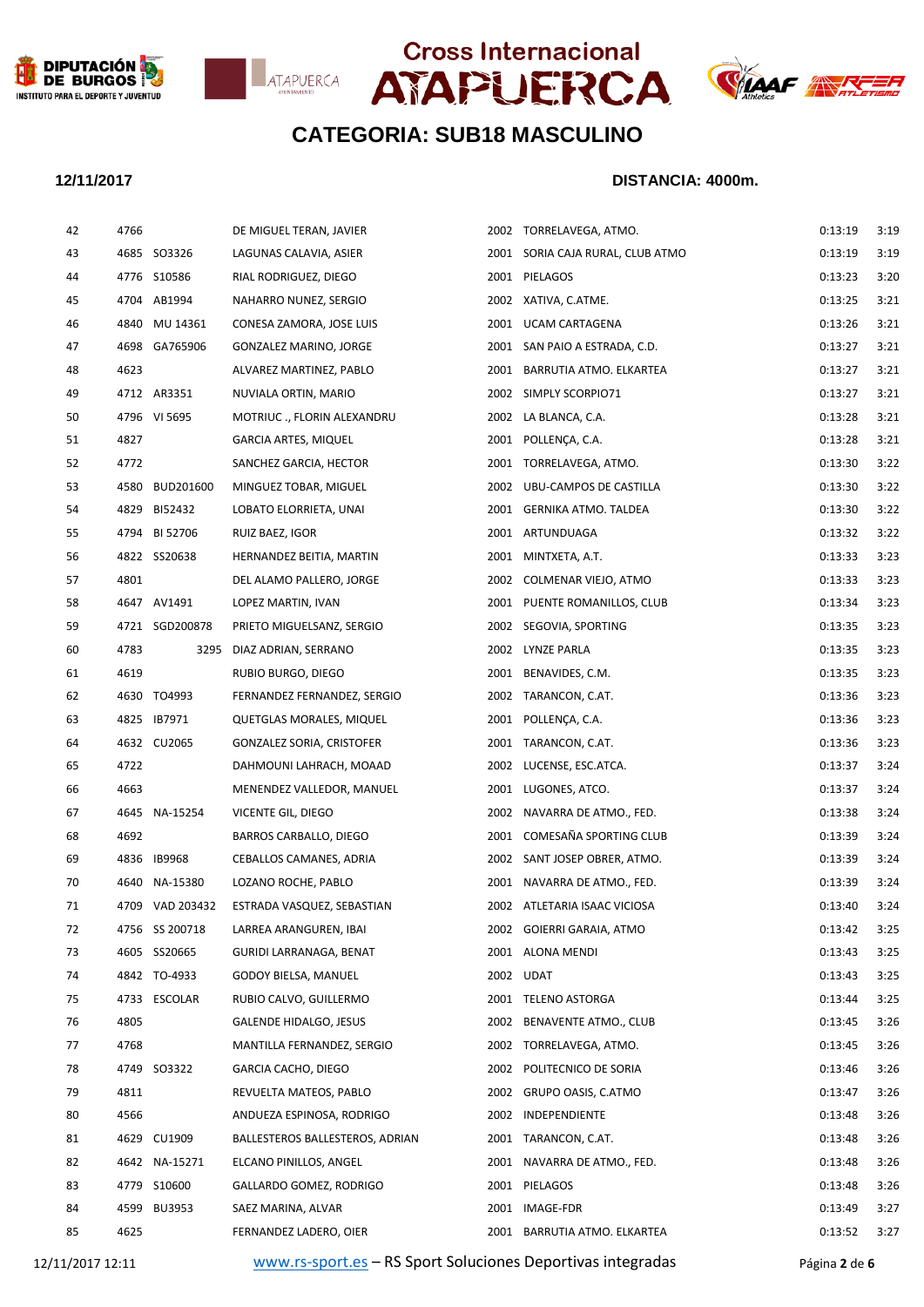







| 86  |        | 4708 VAD201647  | SANZ VELASCO, PABLO            | 2002 ATLETARIA ISAAC VICIOSA             | 0:13:53 | 3:28 |
|-----|--------|-----------------|--------------------------------|------------------------------------------|---------|------|
| 87  |        | 4595 BU3960     | SANTIDRIAN SOLANA, GUILLERMO   | 2001 IMAGE-FDR                           | 0:13:54 | 3:28 |
| 88  | 4571   |                 | RAMOS NADAL, ALBERT            | 2002 INDEPENDIENTE                       | 0:13:55 | 3:28 |
| 89  |        | 4594 BU3951     | SANTAMARIA CAMARA, ALVARO      | 2001 IMAGE-FDR                           | 0:13:55 | 3:28 |
| 90  | 4672   |                 | NUIN ARISTU, JAVIER            | 2002 HIRU HERRI                          | 0:13:56 | 3:28 |
| 91  | 4674   |                 | PEREZ SANCHEZ, UNAI            | 2002 HIRU HERRI                          | 0:13:58 | 3:29 |
| 92  | 4656   |                 | GARCIA ARRANZ, MAXIMO          | 2002 ARDILLAS ESCORIAL                   | 0:13:59 | 3:29 |
| 93  | 4621   |                 | MARTINEZ CAMARERO, RUY         | 2001 SALAS DE LOS INFANTES, ESC.DEP.     | 0:14:00 | 3:29 |
| 94  | 4565   |                 | AGUILAR SOCIAS, ALEX           | 2002 INDEPENDIENTE                       | 0:14:01 | 3:3C |
| 95  |        | 4730 ESCOLAR    | FERNANDEZ SEVILLA, DIEGO       | 2002 TELENO ASTORGA                      | 0:14:02 | 3:3C |
| 96  | 4764   |                 | ATTAOUI, MOHAMED               | 2001 TORRELAVEGA, ATMO.                  | 0:14:02 | 3:3C |
| 97  | 4670 M |                 | FERNANDEZ-DAVILA MARCOS, DAVID | 2002 ALCORCON, CLUB ATMO.                | 0:14:03 | 3:3C |
| 98  |        | 4751 SO3312     | SANZ RUIZ, MARIO               | 2002 POLITECNICO DE SORIA                | 0:14:05 | 3:31 |
| 99  | 4700   |                 | CORRAL LOPEZ, ELOY             | 2001 SAN PAIO A ESTRADA, C.D.            | 0:14:05 | 3:31 |
| 100 | 4614   |                 | GOMEZ HERNANDEZ, ALVARO        | 2001 AÑARES RIOJA                        | 0:14:05 | 3:31 |
| 101 |        | 4736 SM-5150    | GIL SAN EMETERIO, ALBERTO      | 2002 COLINDRES, C.A.                     | 0:14:08 | 3:31 |
| 102 |        | 4734 ESCOLAR    | LAKHAL, MARWANE                | 2001 TELENO ASTORGA                      | 0:14:09 | 3:32 |
| 103 | 4714   | 24664           | ROSELL MARTIN, MARIO           | 2002 TRAININGREY TELLO                   | 0:14:12 | 3:32 |
| 104 | 4609   |                 | MOREY FONT, PAU                | 2002 DIANA AT.CLUB                       | 0:14:12 | 3:32 |
| 105 |        | 4644 NA-15329   | CLEMENTE LASA, ASIER           | 2001 NAVARRA DE ATMO., FED.              | 0:14:13 | 3:33 |
| 106 |        | 4577 V23377     | MARTINEZ VERDU, ADRIA          | 2001 INDEPENDIENTE                       | 0:14:13 | 3:33 |
| 107 |        | 4608 SS200700   | MARTINEZ GARRALDA, IKER        | 2001 ALONA MENDI                         | 0:14:15 | 3:33 |
| 108 |        | 4821 BI 52657   | TOYOS CALVO, MARKEL            | 2001 KUKURRUSTU KIROL KLUBA              | 0:14:15 | 3:33 |
| 109 |        | 4784 M3883      | MUÑOZ ATIENZA, ADRIAN          | 2002 LYNZE PARLA                         | 0:14:15 | 3:33 |
| 110 |        | 4763 AG 2023199 | DOPICO RODRIGUEZ, SAMUEL       | 2002 RÍA FERROL-CONCEPCIÓN ARENAL, C.AT. | 0:14:19 | 3:34 |
| 111 |        | 4606 SS20701    | SENO NEBREDA, JON              | 2001 ALONA MENDI                         | 0:14:20 | 3:34 |
| 112 |        | 4607 SS20673    | CAMPOS ARETZAGA, ERITZ         | 2001 ALONA MENDI                         | 0:14:22 | 3:35 |
| 113 |        | 4646 TO-20355   | DEL CASTILLO EGIDO, EDUARDO    | 2001 SESEÑA, C.A.                        | 0:14:23 | 3:35 |
| 114 |        | 4843 VA8845     | CALLES ARTIAGA, PABLO          | 2001 GIRALDA SPORT, CLUB                 | 0:14:24 | 3:35 |
| 115 | 4792   |                 | PUENTES GALLEGO, DANIEL        | 2002 VAL MIÑOR, S.A.                     | 0:14:27 | 3:36 |
| 116 | 4771   |                 | VELARDE NORIEGA, JORGE         | 2001 TORRELAVEGA, ATMO.                  | 0:14:28 | 3:36 |
| 117 | 4754   |                 | COOK ., NICOLAS                | 2001 SPRINT, A.D.                        | 0:14:31 | 3:37 |
| 118 |        | 4715 M9997      | DIAZ-PAVON CALZAS, OSCAR       | 2002 FUENLABRADA, ESC.ATMO.              | 0:14:31 | 3:37 |
| 119 |        | 4699 AG2022430  | MORADO RUIZ, JORGE             | 2002 SAN PAIO A ESTRADA, C.D.            | 0:14:36 | 3:38 |
| 120 |        | 4680 SM4597     | BARON PALMERO, YAGO            | 2002 CAMARGO RIA DEL CARMEN              | 0:14:37 | 3:39 |
| 121 | 4765   |                 | PEREZ DE LAS CUEVAS, DAVID     | 2002 TORRELAVEGA, ATMO.                  | 0:14:38 | 3:39 |
| 122 |        | 4683 SO3368     | PENALBA RODILLA, IVAN          | 2001 SORIA CAJA RURAL, CLUB ATMO         | 0:14:38 | 3:39 |
| 123 | 4807   |                 | COLINO FERNANDEZ, MANUEL       | 2002 BENAVENTE ATMO., CLUB               | 0:14:38 | 3:39 |
| 124 | 4675   |                 | FERNANDEZ ASIAIN, GORKA        | 2002 HIRU HERRI                          | 0:14:38 | 3:39 |
| 125 | 4615   |                 | GONZALEZ ALONSO, JULIAN        | 2001 AÑARES RIOJA                        | 0:14:39 | 3:39 |
| 126 |        | 4664 M5896      | NOGUERA ACENA, IVAN            | 2001 ALCORCON, CLUB ATMO.                | 0:14:39 | 3:39 |
| 127 |        | 4735 Ex6923     | MUNOZ DOMINGUEZ, JORGE         | 2002 PLASENCIA, EA                       | 0:14:40 | 3:39 |
| 128 |        | 4717 AR-3262    | MATEO VILLALTA, JAVIER         | 2002 LA SALLE-CAJA RURAL DE TERUEL       | 0:14:42 | 3:40 |
| 129 |        | 4830 BI52433    | ASTURIAS AJURIA, AITOR         | 2001 GERNIKA ATMO. TALDEA                | 0:14:43 | 3:40 |
|     |        |                 |                                |                                          |         |      |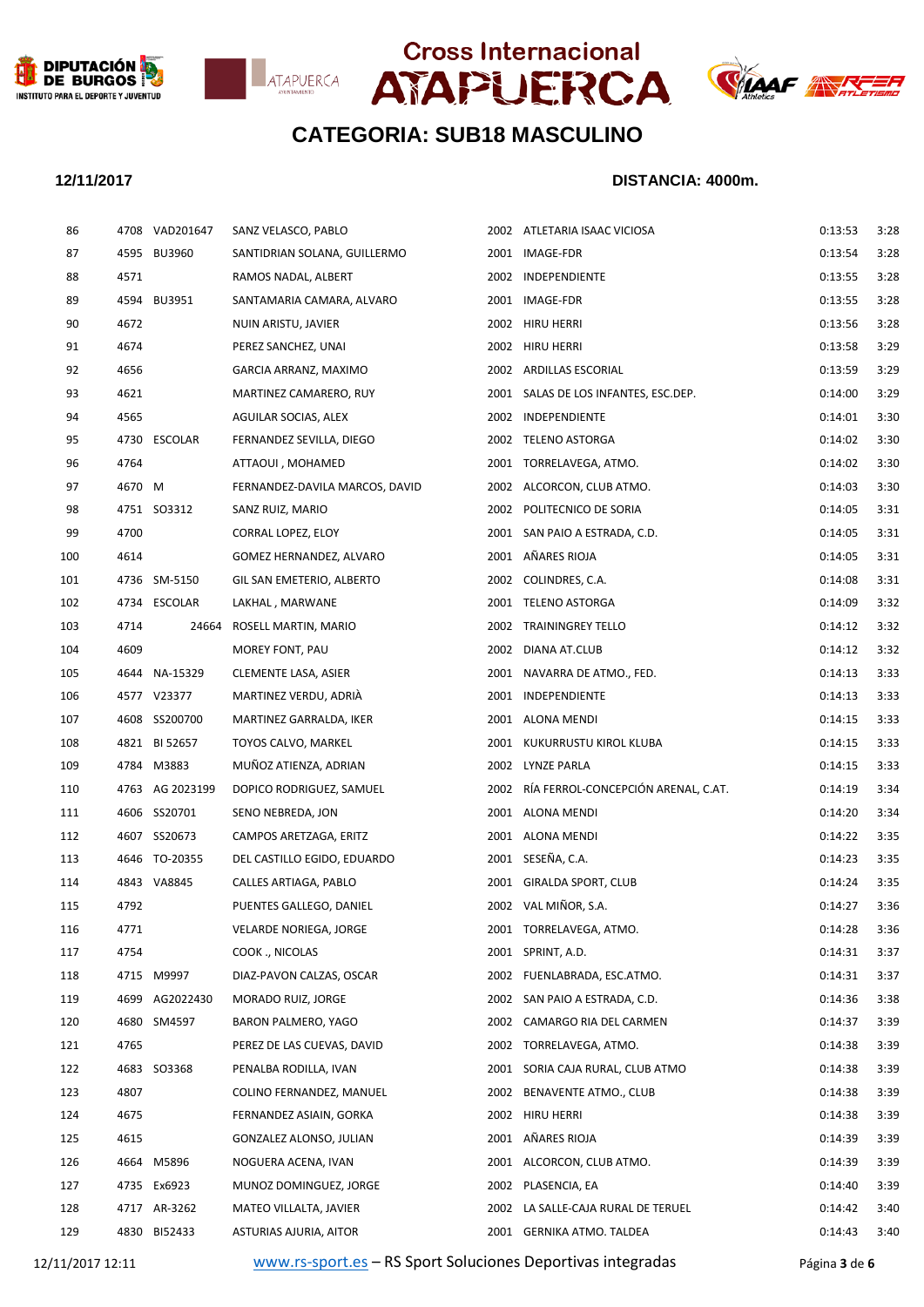







| 130 | 4676 |                | MUGICA LOPEZ, AITOR              | 2001 HIRU HERRI                          | 0:14:43 | 3:40 |
|-----|------|----------------|----------------------------------|------------------------------------------|---------|------|
| 131 |      | 4732 ESCOLAR   | PASTOR FERNANDEZ, DAVID          | 2001 TELENO ASTORGA                      | 0:14:43 | 3:40 |
| 132 |      | 4688 SA4801    | SANCHEZ RAMOS, ALBERTO           | 2002 VINO TORO CAJA RURAL                | 0:14:44 | 3:40 |
| 133 |      | 4760 AG 10909  | BLAS CERNADAS, JAVIER            | 2002 RÍA FERROL-CONCEPCIÓN ARENAL, C.AT. | 0:14:45 | 3:41 |
| 134 | 4773 |                | CASTRO RODRIGUEZ, SAMUEL         | 2002 TORRELAVEGA, ATMO.                  | 0:14:45 | 3:41 |
| 135 | 4826 |                | LLAMAS VALDES, SANTIAGO          | 2002 POLLENÇA, C.A.                      | 0:14:47 | 3:41 |
| 136 | 4802 |                | SANTOS KIRAM, YUSEF              | 2002 COLMENAR VIEJO, ATMO                | 0:14:47 | 3:41 |
| 137 | 4774 |                | RASILLA VERGARA, AITOR           | 2002 TORRELAVEGA, ATMO.                  | 0:14:48 | 3:41 |
| 138 |      | 4668 M2363     | HERVAS VAQUERO, ALVARO           | 2002 ALCORCON, CLUB ATMO.                | 0:14:50 | 3:42 |
| 139 |      | 4740 TO-4993   | VIANA ORTIZ, DAVID               | 2002 MANCHEGO, C.A.                      | 0:14:51 | 3:42 |
| 140 |      | 4747 SO3314    | OLIVA PASCUAL, CARLOS            | 2002 POLITECNICO DE SORIA                | 0:14:52 | 3:42 |
| 141 |      | 4649 AV100790  | RUBIA PEREZ, ROBERTO             | 2001 PUENTE ROMANILLOS, CLUB             | 0:14:53 | 3:43 |
| 142 | 4673 |                | ARRIBAS SABALZA, JUAN            | 2002 HIRU HERRI                          | 0:14:54 | 3:43 |
| 143 | 4617 |                | GONZALEZ ALONSO, MARIO           | 2001 AÑARES RIOJA                        | 0:14:56 | 3:43 |
| 144 | 4817 |                | VELASCO PEREZ, DIEGO             | 2002 BLANCA DE CASTILLA, C.              | 0:14:56 | 3:43 |
| 145 |      | 4596 BU4040    | TAPIA DIEZ, DANIEL               | 2002 IMAGE-FDR                           | 0:14:57 | 3:44 |
| 146 |      | 4636 BU4003    | MONTES BRAVO, ALVARO             | 2002 ARANDA CONDADO DE HAZA-IBERCAJA     | 0:14:57 | 3:44 |
| 147 | 4791 |                | LOUZAO RODRIGUEZ, ERIC           | 2001 VAL MIÑOR, S.A.                     | 0:14:58 | 3:44 |
| 148 | 4788 |                | MARTIN BENAVENTE, JAVIER         | 2001 VALLADOLID, RACING                  | 0:14:58 | 3:44 |
| 149 | 4820 |                | DE CASTRO ARNAIZ, ALEJANDRO      | 2001 JG BIKES                            | 0:14:58 | 3:44 |
| 150 | 4786 |                | DIEZ FRANCO, JACOBO              | 2002 VALLADOLID, RACING                  | 0:14:58 | 3:44 |
| 151 |      | 4585 BU3995    | <b>GARCIA TAPIA, SERGIO</b>      | 2002 UBU-CAMPOS DE CASTILLA              | 0:14:59 | 3:44 |
| 152 |      | 4837 0-7607    | DIAZ ALVAREZ, LUCAS              | 2002 OVIEDO ATLETISMO                    | 0:15:01 | 3:45 |
| 153 |      | 4761 GA 766185 | VILARO RODRIGUEZ, MIGUEL         | 2002 RÍA FERROL-CONCEPCIÓN ARENAL, C.AT. | 0:15:02 | 3:45 |
| 154 | 4591 |                | CANTILLO CABRERA, CHRISTIAN      | 2001 CAPISCOL-IBERCAJA                   | 0:15:03 | 3:45 |
| 155 |      | 4622 SA 4774   | <b>GARCIA SECO, JAIME</b>        | 2002 CIUDAD DE PEÑARANDA, ATMO.          | 0:15:04 | 3:45 |
| 156 |      | 4731 ESCOLAR   | MUÑOZ MARTINEZ, JUAN GABRIEL     | 2001 TELENO ASTORGA                      | 0:15:05 | 3:46 |
| 157 | 4795 |                | <b>GARCIA PASTOR, ISMAEL</b>     | 2002 LA BLANCA, C.A.                     | 0:15:06 | 3:46 |
| 158 | 4616 |                | GONZALEZ ALONSO, DANIEL          | 2001 AÑARES RIOJA                        | 0:15:06 | 3:46 |
| 159 |      | 4681 SM3609    | VIOTA MARTINEZ, FERNANDO         | 2002 CAMARGO RIA DEL CARMEN              | 0:15:07 | 3:46 |
| 160 | 4803 |                | FERNANDEZ ALFONSO, DANIEL        | 2002 BENAVENTE ATMO., CLUB               | 0:15:07 | 3:46 |
| 161 | 4657 |                | EL KHATTABI BOUATMAN, ABDELKARIM | 2002 ARDILLAS ESCORIAL                   | 0:15:08 | 3:46 |
| 162 | 4693 |                | SOTO PINTOS, JOSE IBRAHIM        | 2001 COMESAÑA SPORTING CLUB              | 0:15:09 | 3:47 |
| 163 | 4828 | BI52401        | MUSATADI IRAZABAL, IBAI          | 2001 GERNIKA ATMO. TALDEA                | 0:15:10 | 3:47 |
| 164 | 4848 |                | POLANCO RAMIREZ, DIXON FERNANDO  | 2004 ARDILLAS ESCORIAL                   | 0:15:10 | 3:47 |
| 165 | 4653 |                | ALONSO LLANOS, ISMAEL            | 2002 VALLADOLID, CLUB ATMO               | 0:15:11 | 3:47 |
| 166 | 4797 |                | RUIZ DE ALEGRIA MENENDEZ, IÑIGO  | 2001 LA BLANCA, C.A.                     | 0:15:13 | 3:48 |
| 167 |      | 4637 BU3981    | CALVO MAESTRE, ADRIAN            | 2001 ARANDA CONDADO DE HAZA-IBERCAJA     | 0:15:13 | 3:48 |
| 168 |      | 4810 NA15436   | VELAZ OROZ, JULEN                | 2002 PAMPLONA ATCO.                      | 0:15:14 | 3:48 |
| 169 | 4601 |                | DOS SANTOS ALONSO, SERGIO        | 2001 BRIVIESCA, C.ATMO.                  | 0:15:15 | 3:48 |
| 170 |      | 4718 AR-3256   | FUERTES ARTIGOT, ALBERTO         | 2002 LA SALLE-CAJA RURAL DE TERUEL       | 0:15:16 | 3:48 |
| 171 |      | 4689 VI5702    | BARREDO VAZQUEZ, ENDIKA          | 2002 ZAILU, C.A.                         | 0:15:16 | 3:48 |
| 172 |      | 4777 S10742    | RIAL RODRIGUEZ, JESUS            | 2002 PIELAGOS                            | 0:15:18 | 3:49 |
| 173 | 4713 |                | 20855 RAMIREZ CRUZ, ALVARO       | 2002 TRAININGREY TELLO                   | 0:15:19 | 3:49 |
|     |      |                |                                  |                                          |         |      |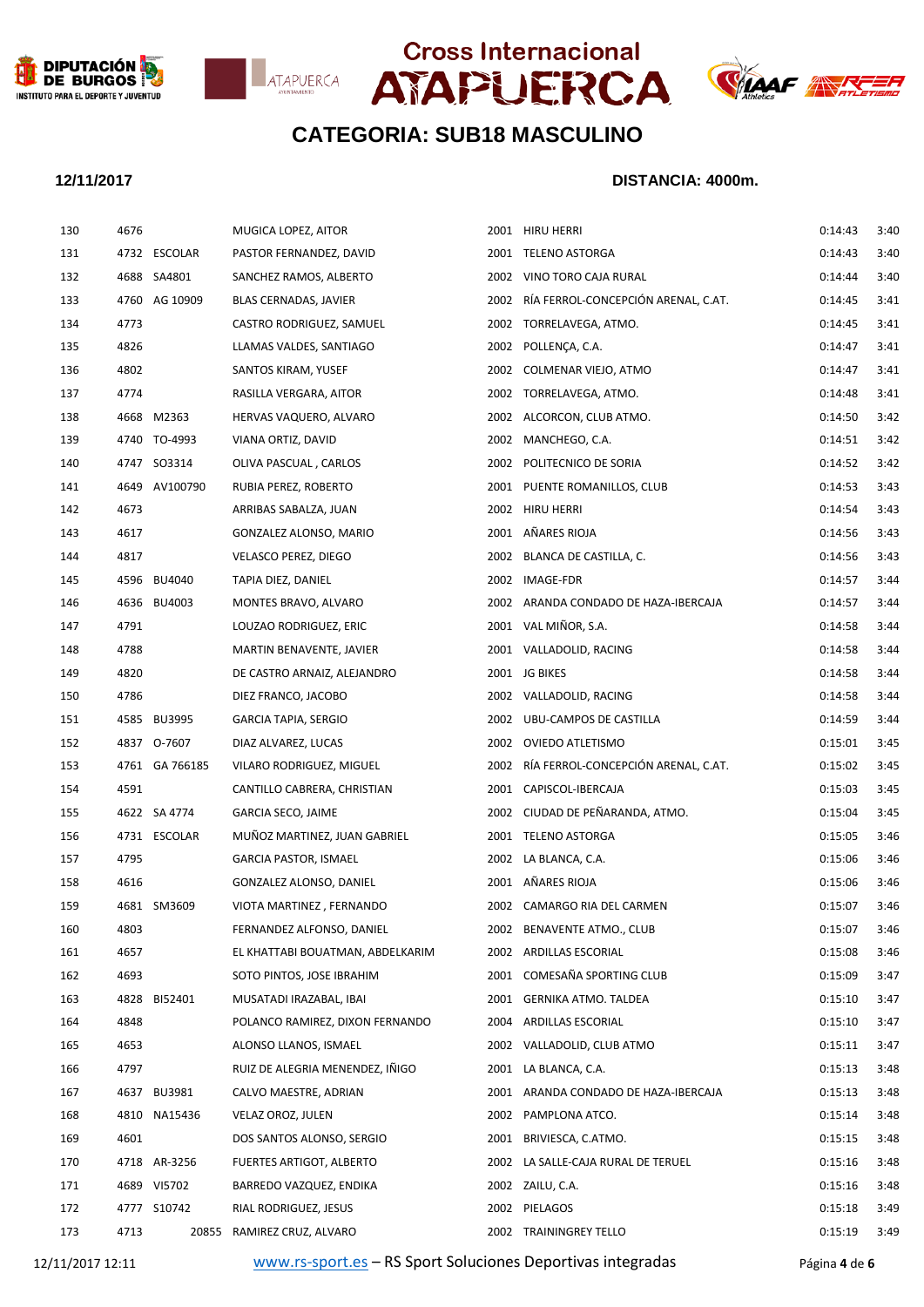







## **12/11/2017 DISTANCIA: 4000m.**

| 174 | 4661 |                 | ALARCON ALARCON, CARLOS MARIO   | 2001 NEW RUNNERS                         | 0:15:21 | 3:50 |
|-----|------|-----------------|---------------------------------|------------------------------------------|---------|------|
| 175 |      | 4799 PA100613   | RUBIO QUIRCE, DANIEL            | 2001 PUENTECILLAS                        | 0:15:21 | 3:50 |
| 176 | 4575 |                 | REBOLLEDA HERNANDEZ, DANIEL     | 2001 INDEPENDIENTE                       | 0:15:24 | 3:50 |
| 177 |      | 4719 AR tramite | CARVAJAL DIAZ, PABLO NICOLAS    | 2001 LA SALLE-CAJA RURAL DE TERUEL       | 0:15:26 | 3:51 |
| 178 | 4787 |                 | CAMPOS MONTERO, NICOLAS         | 2002 VALLADOLID, RACING                  | 0:15:30 | 3:52 |
| 179 | 4809 |                 | CADENAS VARA, SERGIO            | 2002 BENAVENTE ATMO., CLUB               | 0:15:36 | 3:53 |
| 180 | 4662 |                 | MORO SANZ, DIEGO                | 2002 LUGONES, ATCO.                      | 0:15:46 | 3:56 |
| 181 |      | 4775 ZAD200986  | ALMEIDA TOLEDANO, JULIAN        | 2002 ZAMORA, C.ATMO.                     | 0:15:46 | 3:56 |
| 182 |      | 4781 S10953     | SAN MIGUEL VILLANUEVA, NECO     | 2002 PIELAGOS                            | 0:15:46 | 3:56 |
| 183 |      | 4737 SR 2207    | JURADO SALAN, SENDOA            | 2001 COLINDRES, C.A.                     | 0:15:47 | 3:56 |
| 184 |      | 4665 M2381      | CASTRO SERRANO, GONZALO         | 2002 ALCORCON, CLUB ATMO.                | 0:15:48 | 3:56 |
| 185 |      | 4831 BI52448    | MALAXETXEBARRIA LARRINAGA, IBON | 2001 GERNIKA ATMO. TALDEA                | 0:15:50 | 3:57 |
| 186 | 4806 |                 | RAMOS GANADO, AITOR             | 2002 BENAVENTE ATMO., CLUB               | 0:15:51 | 3:57 |
| 187 | 4602 |                 | DOS SANTOS ALONSO, DAVID        | 2002 BRIVIESCA, C.ATMO.                  | 0:15:52 | 3:57 |
| 188 |      | 4584 BU3999     | SANTIDRIAN RUIZ, DIEGO          | 2002 UBU-CAMPOS DE CASTILLA              | 0:15:53 | 3:58 |
| 189 | 4744 |                 | ORIZA LUQUE, EDUARDO            | 2002 COSLADA, UNION ATCA                 | 0:15:56 | 3:58 |
| 190 | 4593 |                 | SANCHEZ GARCIA, RAUL            | 2001 CAPISCOL-IBERCAJA                   | 0:15:56 | 3:58 |
| 191 | 4808 |                 | SANZ MIELGO, MARCOS             | 2002 BENAVENTE ATMO., CLUB               | 0:15:58 | 3:59 |
| 192 | 4579 |                 | HERRAN LOPEZ, JAIME             | 2001 INDEPENDIENTE                       | 0:15:58 | 3:59 |
| 193 | 4800 |                 | YEDRA MUNOZ-DELGADO, ANDRES     | 2002 COLMENAR VIEJO, ATMO                | 0:16:06 | 4:01 |
| 194 |      | 4762 AG 769588  | LAGOA LOUREIRO, PABLO           | 2002 RÍA FERROL-CONCEPCIÓN ARENAL, C.AT. | 0:16:06 | 4:01 |
| 195 |      | 4739 TO-4997    | NIETO LEGANES, FILIBERTO        | 2002 MANCHEGO, C.A.                      | 0:16:09 | 4:02 |
| 196 | 4583 |                 | ALONSO DIEZ, JOAN               | 2001 UBU-CAMPOS DE CASTILLA              | 0:16:16 | 4:03 |
| 197 |      | 4729 ESCOLAR    | DE PERA CORDERO, MARIO          | 2002 TELENO ASTORGA                      | 0:16:19 | 4:04 |
| 198 |      | 4695 IB16160    | MAYANS PEREZ, DANIEL            | 2002 ESPALMADOR, GRUP ESPORTIU           | 0:16:20 | 4:04 |
| 199 |      | 4833 EUBI52589  | SAN JOSE RUIZ, BENAT            | 2002 GERNIKA ATMO. TALDEA                | 0:16:22 | 4:05 |
| 200 | 4598 |                 | ESTEFANIA PEREZ, MIGUEL         | 2002 IMAGE-FDR                           | 0:16:23 | 4:05 |
| 201 | 4677 |                 | CARDENAS OTEL, TRISTAN          | 2002 HIRU HERRI                          | 0:16:24 | 4:05 |
| 202 | 4705 |                 | PRADO ABAD, ABEL                | 2001 LLANERA, ATMO.                      | 0:16:29 | 4:07 |
| 203 | 4633 |                 | DEL RIO LIZASO, MIGUEL          | 2002 VALLE DE MENA, C A                  | 0:16:37 | 4:09 |
| 204 |      | 4750 SO3247     | DE MIGUEL OTERO, JUAN ANGEL     | 2001 POLITECNICO DE SORIA                | 0:16:41 | 4:10 |
| 205 |      | 4631 TO4996     | CABALLERO RUBIATO, DANIEL       | 2002 TARANCON, C.AT.                     | 0:16:48 | 4:11 |
| 206 | 4597 | BU201783        | KRAWZOFF RAMIREZ, CARLOS        | 2002 IMAGE-FDR                           | 0:16:49 | 4:12 |
| 207 | 4587 | BUD201880       | OSORIO PEÑA, NAIN               | 2002 UBU-CAMPOS DE CASTILLA              | 0:16:55 | 4:13 |
| 208 | 4834 |                 | ETXEBARRIA SALTERAIN, IBON      | 2001 GERNIKA ATMO. TALDEA                | 0:17:03 | 4:15 |
| 209 | 4679 |                 | <b>IBERO IBANEZ, UNAI</b>       | 2002 HIRU HERRI                          | 0:17:05 | 4:16 |
| 210 | 4823 |                 | VICENS BENITEZ, FRANCESC        | 2001 POLLENÇA, C.A.                      | 0:17:09 | 4:17 |
| 211 | 4804 |                 | PEREZ RUIZ, JULIAN              | 2002 BENAVENTE ATMO., CLUB               | 0:17:18 | 4:19 |
| 212 | 4578 |                 | RAMOS MARTINEZ, ALBERTO         | 2002 INDEPENDIENTE                       | 0:17:28 | 4:21 |
| 213 | 4590 |                 | BUSTINDUY ALONSO, OMAR          | 2001 CAPISCOL-IBERCAJA                   | 0:17:32 | 4:22 |
| 214 |      | 4611 BU-3653    | QUERO GALLEGO, RAUL             | 2001 AMA, C.D.                           | 0:17:35 | 4:23 |
| 215 |      | 4610 BU-4026    | CABAL FERNANDEZ, SANTIAGO       | 2001 AMA, C.D.                           | 0:17:36 | 4:23 |
| 216 |      | 4612 BU-3795    | VEGAS OCA, MIGUEL               | 2001 AMA, C.D.                           | 0:17:46 | 4:26 |
| 217 | 4652 |                 | AROYO HENALEX, ADRIAN           | 2001 SANTA MARIA LA NUEVA, C.            | 0:18:05 | 4:31 |
|     |      |                 |                                 |                                          |         |      |

12/11/2017 12:11 [www.rs-sport.es](http://www.rs-sport.es/) – RS Sport Soluciones Deportivas integradas Página **5** de **6**